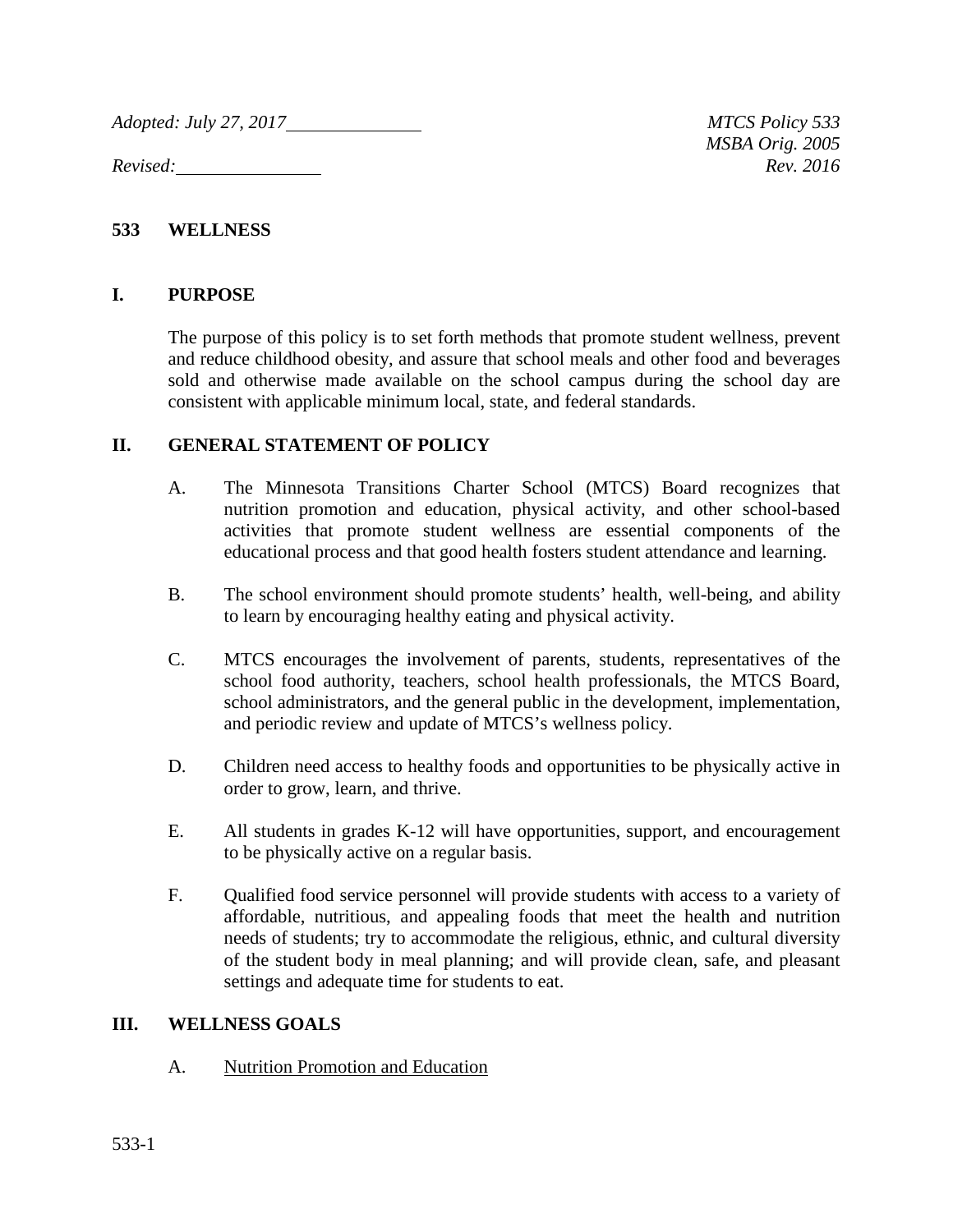- 1. MTCS will encourage and support healthy eating by students and engage in nutrition promotion that is:
	- a. offered as part of a comprehensive program designed to provide students with the knowledge and skills necessary to promote and protect their health;
	- b. part of health education classes, as well as classroom instruction in subjects such as math, science, language arts, social sciences, and elective subjects, where appropriate; and
	- c. enjoyable, developmentally appropriate, culturally relevant, and includes participatory activities, such as contests, promotions, taste testing, and field trips.
- 2. MTCS will encourage all students to make age appropriate, healthy selections of foods and beverages, including those sold individually outside the reimbursable school meal programs, such as through a la carte/snack lines, vending machines, fundraising events, concession stands, and student stores.

## B. Physical Activity

- 1. Students need opportunities for physical activity and to fully embrace regular physical activity as a personal behavior. Toward that end, health and physical education will reinforce the knowledge and self-management skills needed to maintain a healthy lifestyle and reduce sedentary activities, such as watching television;
- 2. Opportunities for physical activity will be incorporated into other subject lessons, where appropriate; and
- 3. Classroom teachers will provide short physical activity breaks between lessons or classes, as appropriate.

### C. Communications with Parents

- 1. MTCS recognizes that parents and guardians have a primary role in promoting their children's health and well-being.
- 2. MTCS will support parents' efforts to provide a healthy diet and daily physical activity for their children.
- 3. MTCS encourages parents to pack healthy lunches and snacks and refrain from including beverages and foods without nutritional value.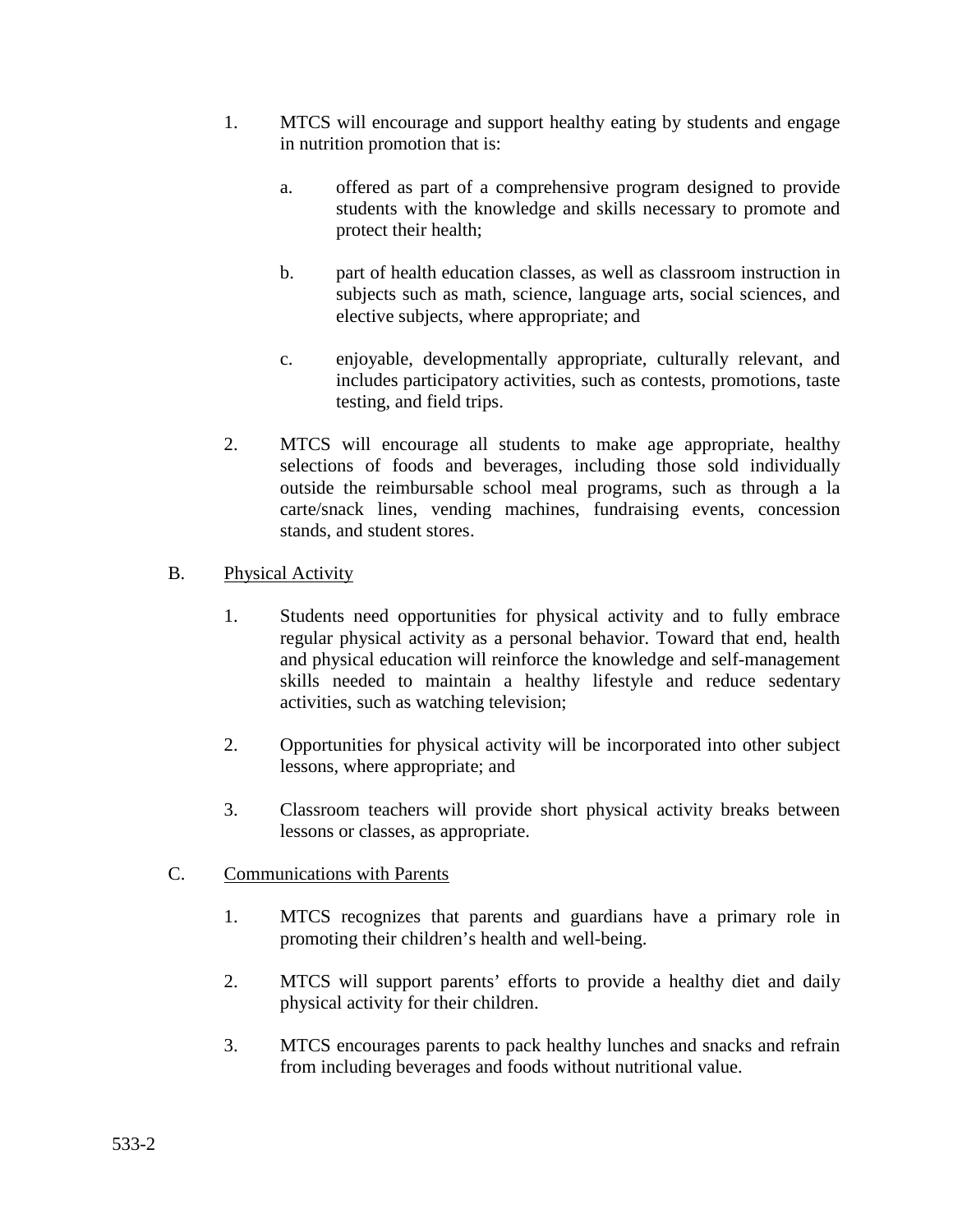4. MTCS will provide information about physical education and other school-based physical activity opportunities and will support parents' efforts to provide their children with opportunities to be physically active outside of school.

## **IV. STANDARDS AND NUTRITION GUIDELINES**

- A. School Meals
	- 1. MTCS will provide healthy and safe school meal programs that comply with all applicable federal, state, and local laws, rules, and regulations.
	- 2. Food service personnel will provide students with access to a variety of affordable, nutritious, and appealing foods that meet the health and nutrition needs of students.
	- 3. Food service personnel will try to accommodate the religious, ethnic, and cultural diversity of the student body in meal planning.
	- 4. Food service personnel will provide clean, safe, and pleasant settings and adequate time for students to eat.
	- 5. Food service personnel will take every measure to ensure that student access to foods and beverages meets or exceeds all applicable federal, state, and local laws, rules, and regulations and that reimbursable school meals meet USDA nutrition standards.
	- 6. Food service personnel shall adhere to all applicable federal, state, and local food safety and security guidelines.
	- 7. MTCS will make every effort to eliminate any social stigma attached to, and prevent the overt identification of, students who are eligible for free and reduced-price school meals.
	- 8. MTCS will provide students access to handwashing or hand sanitizing before they eat meals or snacks.
	- 9. MTCS will make every effort to provide students with sufficient time to eat after sitting down for school meals and will schedule meal periods at appropriate times during the school day.
	- 10. MTCS will discourage tutoring, club, or organizational meetings or activities during mealtimes unless students may eat during such activities.
- B. School Food Service Program/Personnel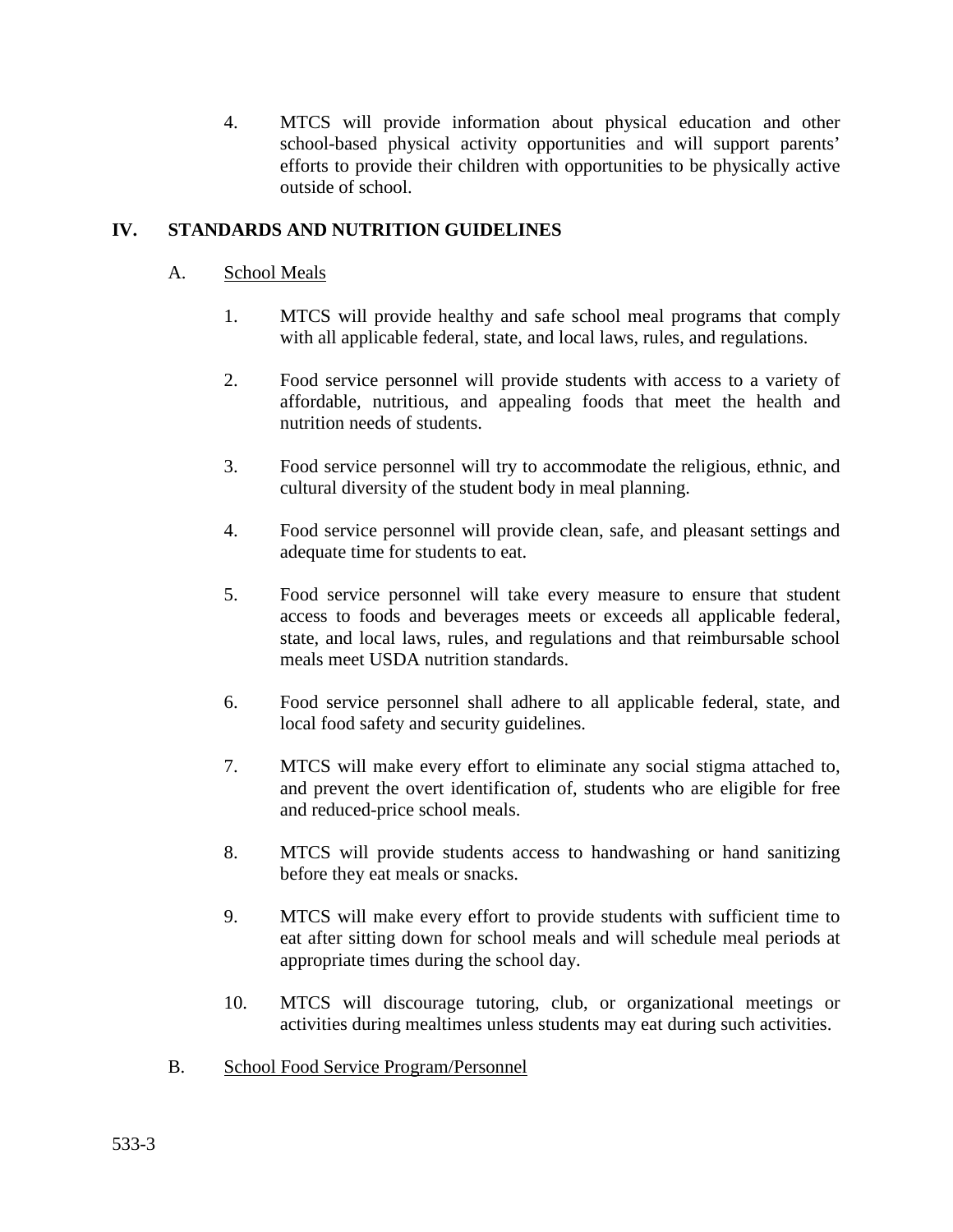- 1. MTCS shall designate an appropriate person to be responsible for MTCS's food service program, whose duties shall include the creation of nutrition guidelines and procedures for the selection of foods and beverages made available on campus to ensure food and beverage choices are consistent with current USDA guidelines.
- 2. As part of MTCS's responsibility to operate a food service program MTCS will provide continuing professional development for all food service personnel in schools.
- C. Competitive Foods and Beverages
	- 1. All foods and beverages sold on school grounds to students, outside of reimbursable meals, are considered "competitive foods." Competitive foods include items sold a la carte in the cafeteria, from vending machines, school stores, and for in-school fundraisers.
	- 2. All competitive foods will meet the USDA Smart Snacks in School (Smart Snacks) nutrition standards and any applicable state nutrition standards, at a minimum. Smart Snacks aim to improve student health and well-being, increase consumption of healthful foods during the school day, and create an environment that reinforces the development of healthy eating habits.
	- 3. Before and Aftercare (child care) programs must also comply with MTCS's nutrition standards unless they are reimbursable under USDA school meals program, in which case they must comply with all applicable USDA standards.

### D. Other Foods and Beverages Made Available to Students

- 1. Student wellness will be a consideration for all foods offered, but not sold, to students on the school campus
- 2. Rewards and incentives. Schools will not use foods or beverages as rewards for academic performance or good behavior (unless this practice is allowed by a student's individual education plan or behavior intervention plan) and will not withhold food or beverages as punishment.
- 3. Fundraising. MTCS will make available to parents and teachers a list of suggested healthy fundraising ideas.
- E. Food and Beverage Marketing in Schools
	- 1. School-based marketing will be consistent with nutrition education and health promotion.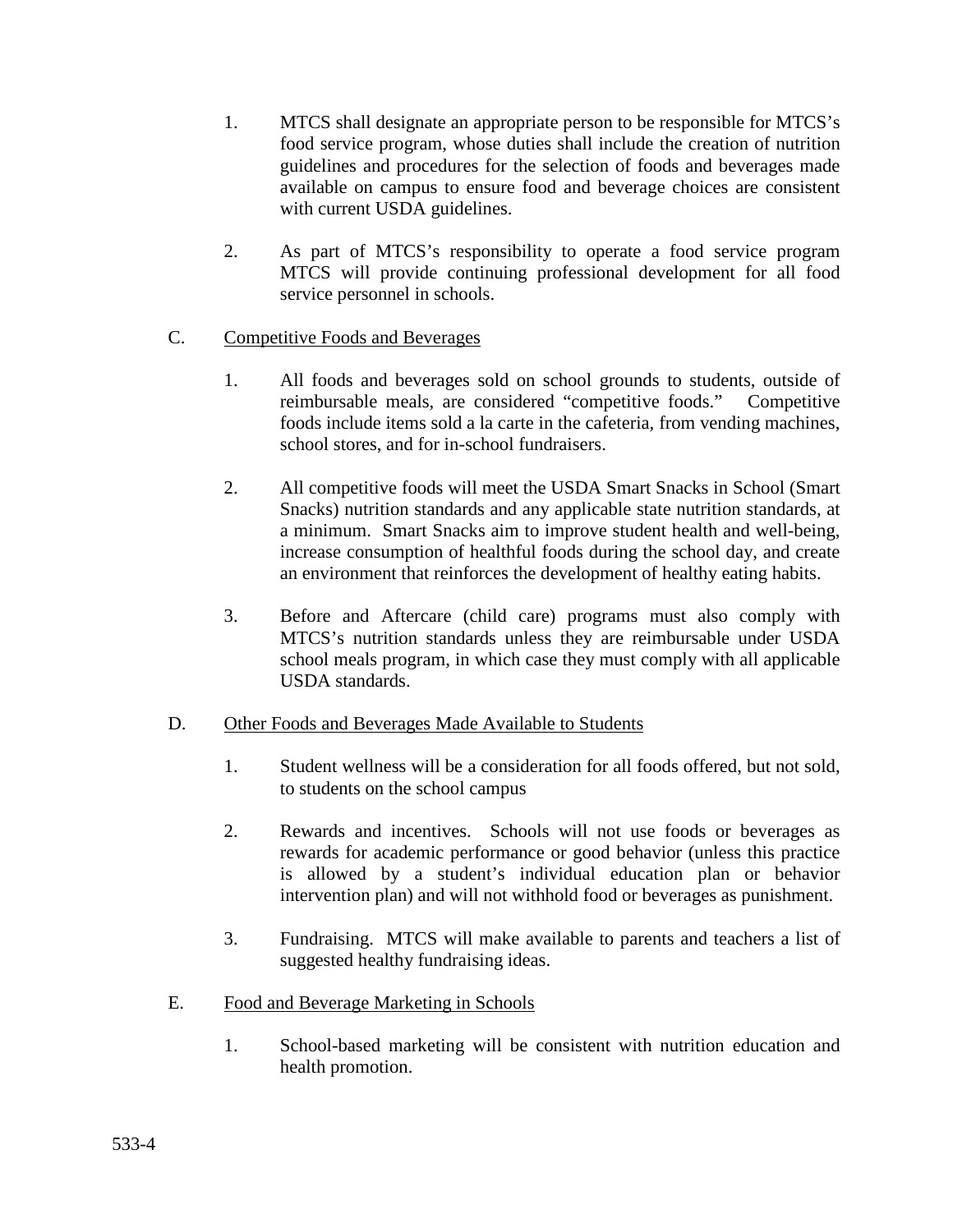2. Schools will restrict food and beverages marketing to the promotion of only those foods and beverages that meet the Smart Snacks nutrition standards.

## **V. WELLNESS LEADERSHIP AND COMMUNITY INVOLVEMENT**

- A. Wellness Coordinator
	- 1. The Superintendent will designate a MTCS official to oversee MTCS's wellness-related activities (Wellness Coordinator). The Wellness Coordinator will ensure that each school implements the policy.
	- 2. The principal/director of each school, or a designated school official, will ensure compliance within the school and will report to the Wellness Coordinator regarding compliance matters upon request.
- B. Public Involvement
	- 1. The Wellness Coordinator will permit parents, students, representatives of the school food authority, teachers of physical education, school health professionals, the MTCS Board, school administrators, and the general public to participate in the development, implementation, and periodic review and update of the wellness policy.
	- 2. The Wellness Coordinator will hold meetings, from time to time, for the purpose of discussing the development, implementation, and periodic review and update of the wellness policy. All meeting dates and times will be posted on MTCS's website and will be open to the public.

# **VI. POLICY IMPLEMENTATION AND MONITORING**

- A. Implementation and Publication
	- 1. After approval by the MTCS Board, the wellness policy will be implemented throughout MTCS.
	- 2. MTCS will post its wellness policy on its website, to the extent it maintains a website.
- B. Annual Reporting

The Wellness Coordinator will annually inform the public about the content and implementation of the wellness policy and make the policy and any updates to the policy available to the public.

C. Triennial Assessment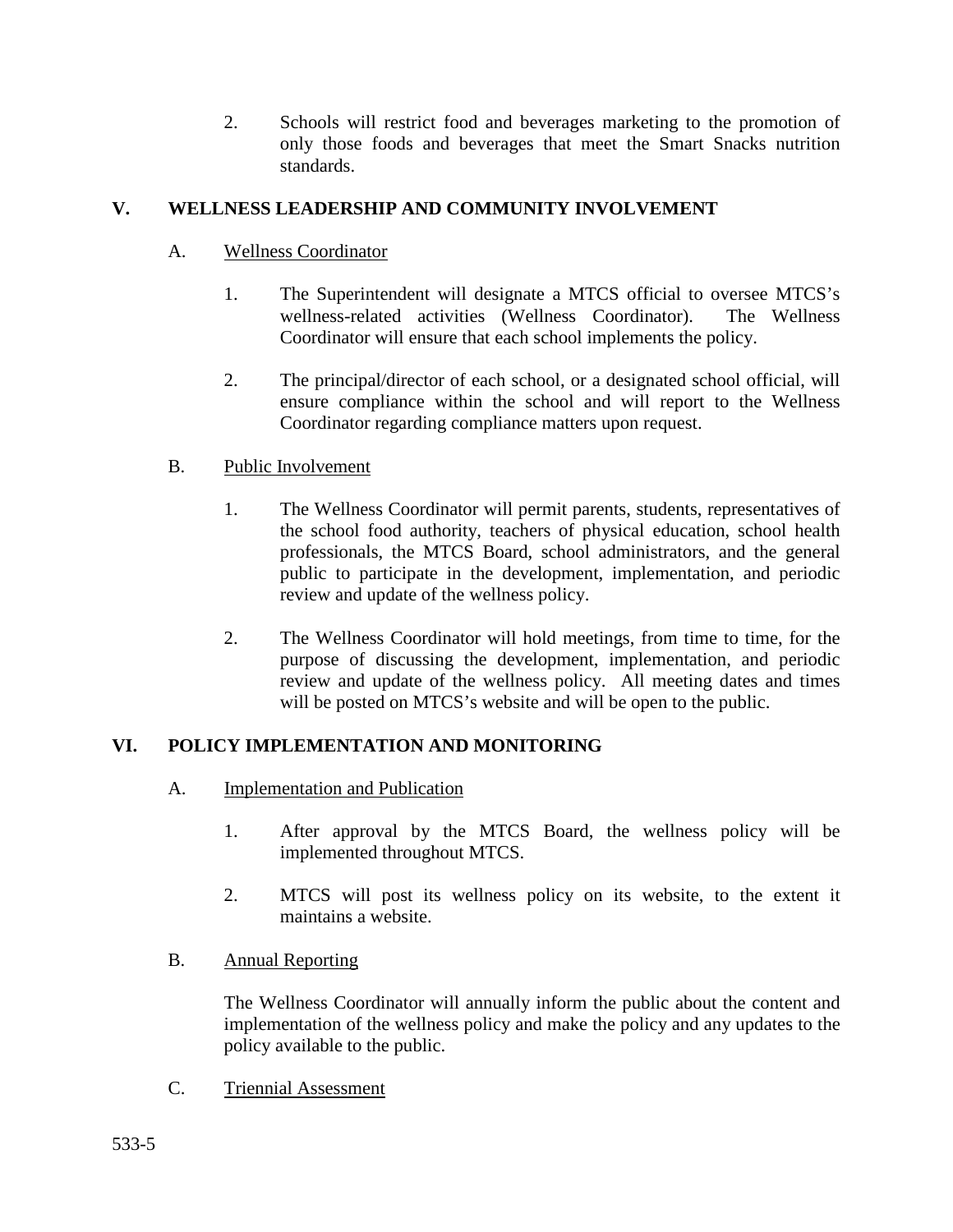- 1. At least once every three years, MTCS will evaluate compliance with the wellness policy to assess the implementation of the policy and create a report that includes the following information:
	- a. the extent to which schools under the jurisdiction of MTCS are in compliance with the wellness policy;
	- b. the extent to which MTCS's wellness policy compares to model local wellness policies; and
	- c. a description of the progress made in attaining the goals of MTCS's wellness policy.
- 2. The Wellness Coordinator will be responsible for conducting the triennial assessment.
- 3. The triennial assessment report shall be posted on MTCS's website or otherwise made available to the public.

### D. Recordkeeping

MTCS will retain records to document compliance with the requirements of the wellness policy. The records to be retained include, but are not limited to:

- 1. MTCS's written wellness policy.
- 2. Documentation demonstrating compliance with community involvement requirements, including requirements to make the local school wellness policy and triennial assessments available to the public.
- 3. Documentation of the triennial assessment of the local school wellness policy for each school under MTCS's jurisdiction efforts to review and update the wellness policy (including an indication of who is involved in the update and methods MTCS uses to make stakeholders aware of their ability to participate on the Wellness Committee).

| <b>Legal References:</b> | Minn. Stat. § 121A.215 (Local School District Wellness Policy) |
|--------------------------|----------------------------------------------------------------|
|                          | 42 U.S.C. § 1751 et seq. (Healthy and Hunger-Free Kids Act)    |
|                          | 42 U.S.C. § 1758b (Local School Wellness Policy)               |
|                          | 42 U.S.C. § 1771 et seq. (Child Nutrition Act of 1966)         |
|                          | 7 U.S.C. § 5341 (Establishment of Dietary Guidelines)          |
|                          | 7 C.F.R. § 210.10 (School Lunch Program Regulations)           |
|                          | 7 C.F.R. § 220.8 (School Breakfast Program Regulations)        |
|                          |                                                                |

*Local Resources:* Minnesota Department of Education, [www.education.state.mn.us](http://www.education.state.mn.us/) Minnesota Department of Health, [www.health.state.mn.us](http://www.health.state.mn.us/)